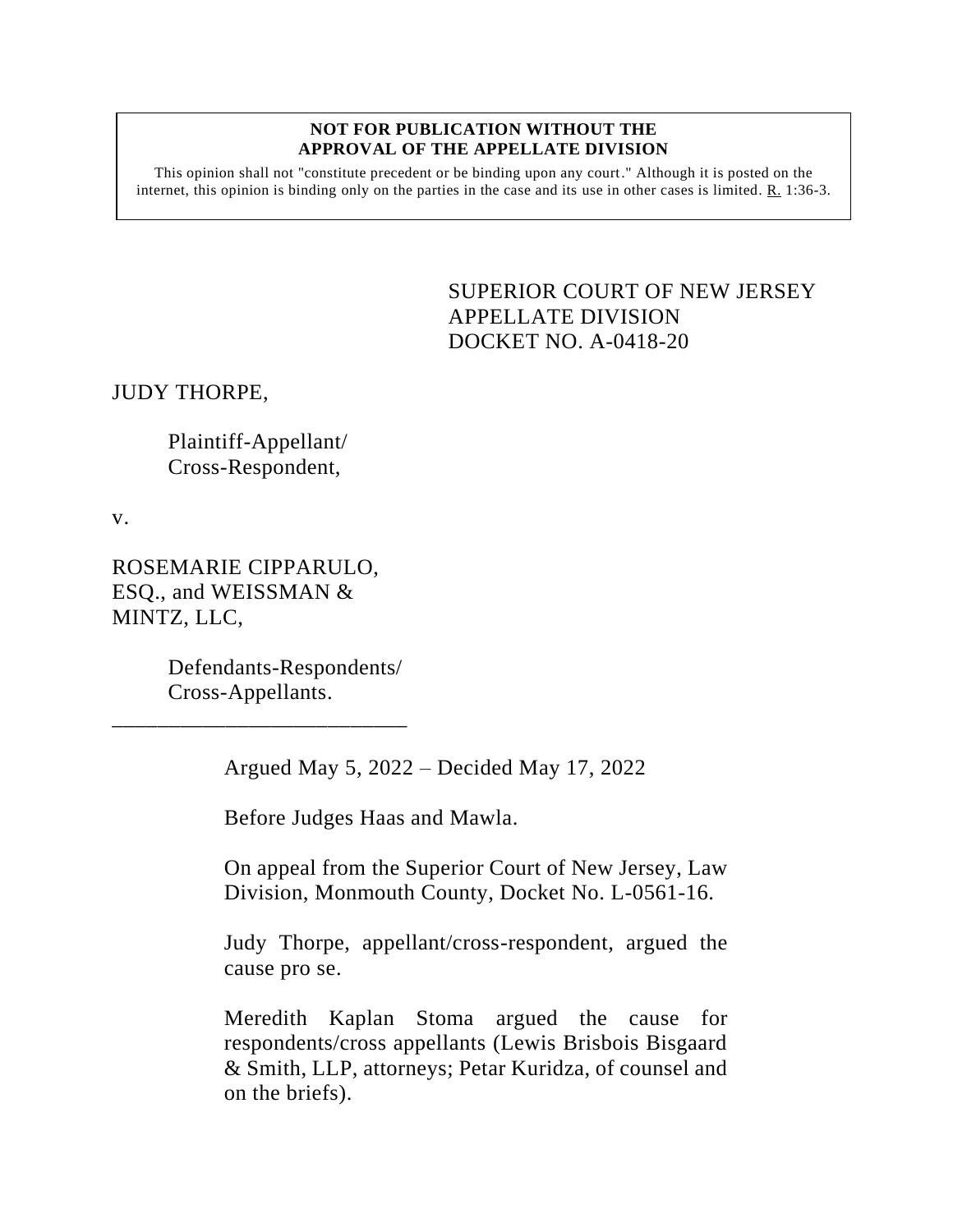#### PER CURIAM

Plaintiff Judy Thorpe appeals from the Law Division's July 24, 2020 order granting defendants Rosemarie Cipparulo, Esq. and Weisman & Mintz, LLC's motion for summary judgment, and dismissing her complaint alleging legal malpractice. The court found defendants did not represent plaintiff in the action she referenced in her complaint. Defendants have filed a cross-appeal asserting the trial court could have also dismissed the complaint on three alternate grounds. We affirm.

The parties are fully familiar with the procedural history and facts of this case. This is the latest in a series of legal actions plaintiff has pursued following the Juvenile Justice Commission's (JJC's) August 2008 decision to remove her from her position as a supervisor of nursing services. Plaintiff retained an attorney, who filed an action in the Law Division on her behalf alleging discrimination and unlawful retaliation in violation of the Law Against Discrimination (LAD), N.J.S.A. 10:5-1 to -50, and the Conscientious Employer Protection Act (CEPA), N.J.S.A. 34:19-1 to -14. The trial court dismissed this action after finding that plaintiff failed to establish a prima facie case of discrimination or retaliation. We affirmed. Thorpe v. State, Nos. A-0104-11, A-5603-11 (App. Div. June 10, 2015).

2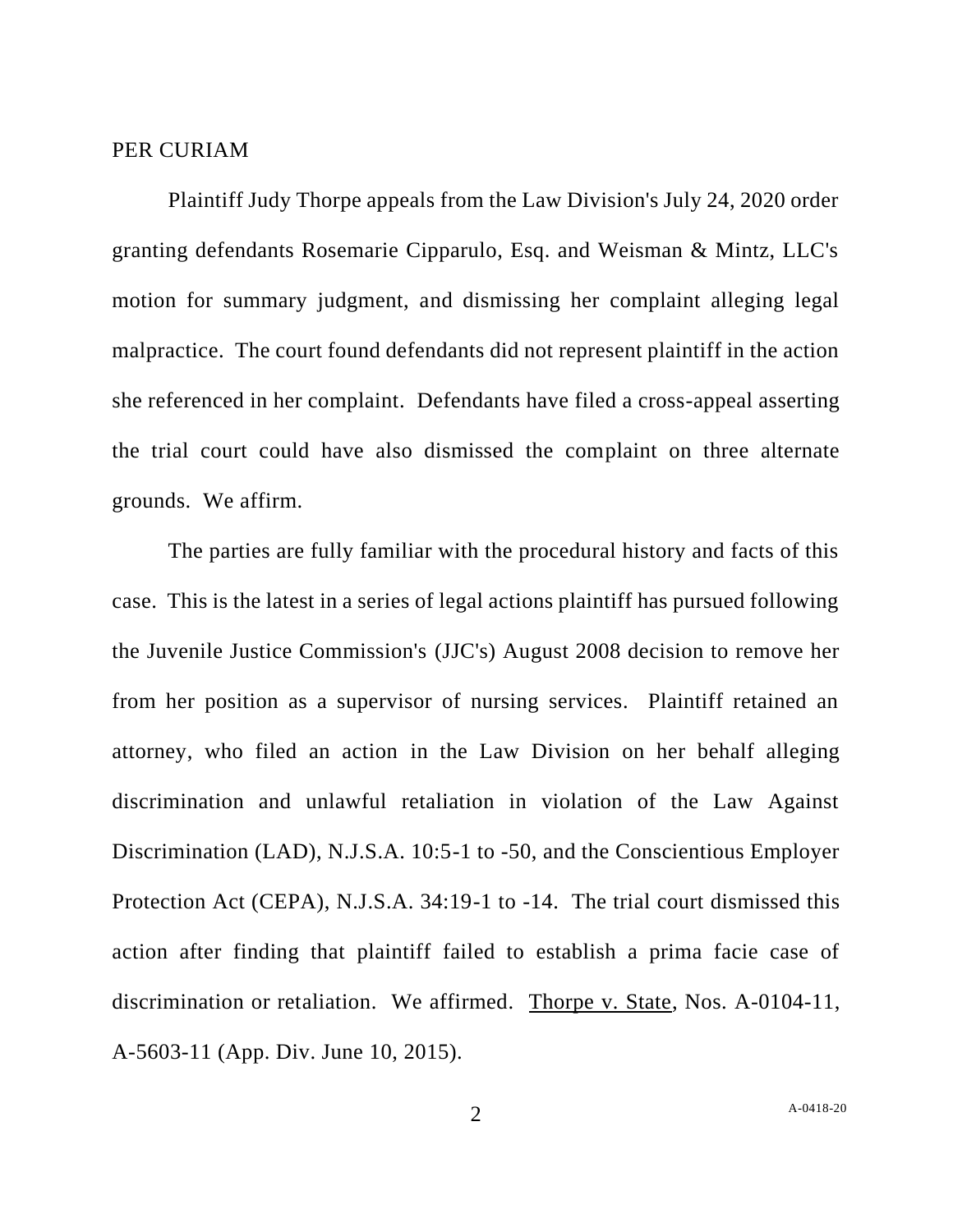Plaintiff's former union, the Communications Workers of America (CWA), filed a grievance challenging the JJC's action pursuant to its collective bargaining agreement (CBA) with the State. The CBA permits the CWA, but not the employee, to appeal an employee's termination to binding arbitration on grounds of breach of the CBA. The CWA retained defendants to represent it in this action. Plaintiff's own attorney continued to advise her during the arbitration. The arbitrator upheld plaintiff's termination.

Plaintiff filed unfair practice charges against the CWA and the State. She claimed the union and her former employer breached their duties of fair representation and good faith negotiation during the arbitration in violation of the New Jersey Employer-Employee Relations Act, N.J.S.A. 34:13A-1 to -64. The Public Employment Relations Commission (PERC) dismissed plaintiff's charges against the CWA and the State after finding that her allegations did not satisfy PERC's standards for issuing a complaint. We affirmed PERC's determination. In re CWA Loc. 1040, No. A-0852-13 (App. Div. Mar. 24, 2017).

Plaintiff then filed a legal malpractice action against the attorney who represented her in the LAD and CEPA action and in the CWA's grievance arbitration proceeding. The Law Division granted the attorney's motion for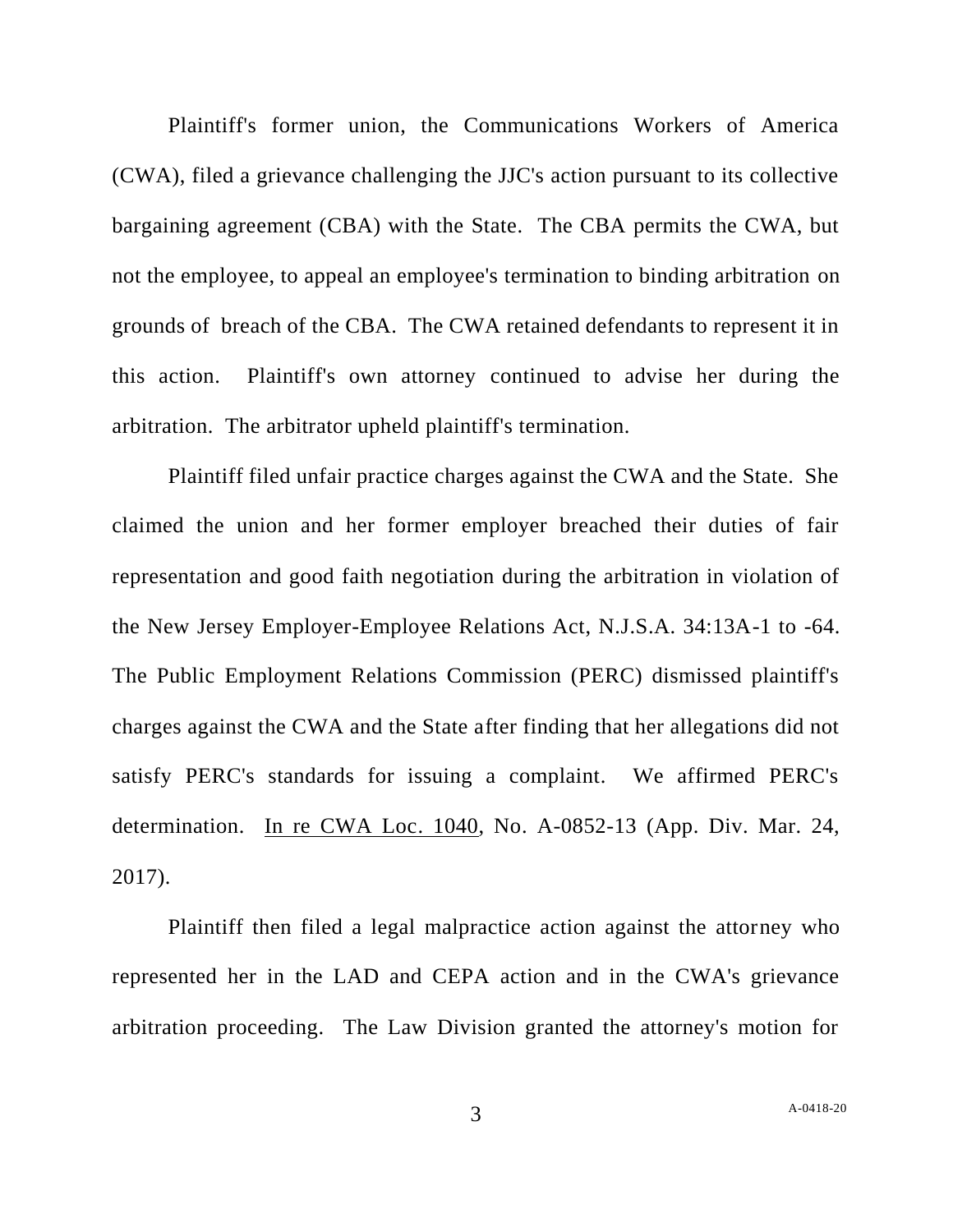summary judgment and dismissed plaintiff's complaint. We affirmed that ruling. Thorpe v. Swidler, No. A-0649-17 (App. Div. May 7, 2019).

In the present action, plaintiff filed a complaint alleging that defendants committed legal malpractice during the CWA grievance arbitration. However, defendants represented the CWA in that proceeding, not plaintiff. Plaintiff had her own attorney and admitted during her deposition that she consulted with that attorney throughout the matter.

To prevail on a legal malpractice claim, a plaintiff must establish the following elements: "(1) the existence of an attorney-client relationship creating a duty of care by the defendant attorney, (2) the breach of that duty by the defendant, and (3) proximate causation of the damages claimed by the plaintiff." McGrogan v. Till, 167 N.J. 414, 425 (2001). Based upon the uncontested facts of this case, the trial court found plaintiff failed to establish she had an attorneyclient relationship with defendants. The court also concluded defendants did not owe plaintiff a third-party duty of care. Therefore, the court granted defendants' motion for summary judgment and dismissed plaintiff's complaint with prejudice.

In so ruling, the court rejected three alternate arguments raised by defendants. First, the court ruled that plaintiff's complaint was not barred by the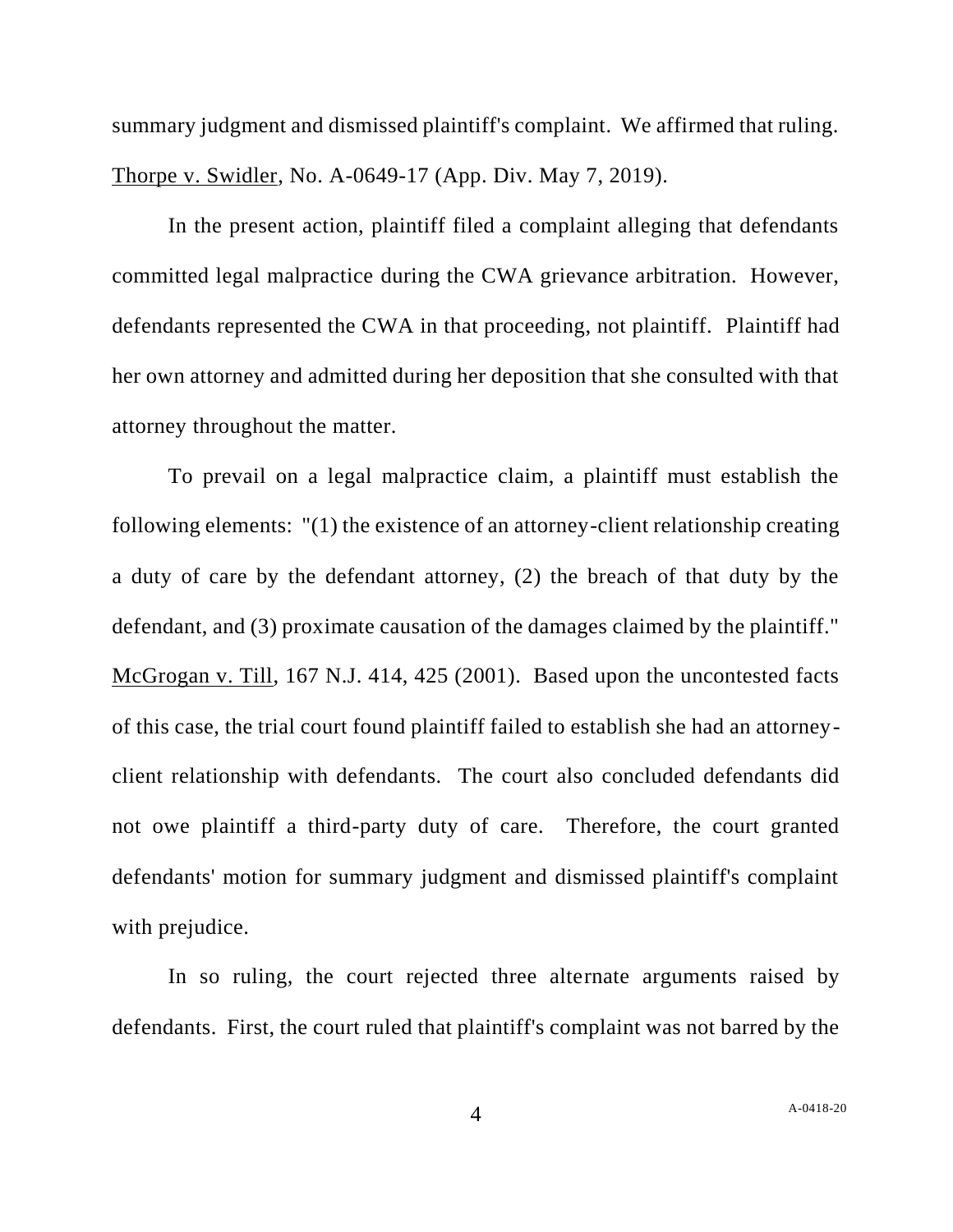six-year statute of limitations established by N.J.S.A. 2A:14-1. The court found that plaintiff's alleged cause of action did not arise until February 12, 2010, when the arbitrator entered the final decision. Because plaintiff filed her legal malpractice complaint on February 10, 2016, the court determined her complaint was timely.

Second, defendants argued plaintiff could not establish proximate causation for any damages because she has received Social Security disability benefits since the date of her termination from the JJC. Therefore, defendants asserted plaintiff's unemployment was due to her medical condition, rather than to any of their actions. However, the court found it was possible plaintiff could still establish damages because she continued to claim she was able to return to full employment despite her disability.

Defendants also asked the court to adopt a per se rule granting malpractice immunity to attorneys retained by labor unions for services performed within the ambit of the collective bargaining process on behalf of the union. The court concluded there was no need to address defendants' request because it had already found there was no attorney-client relationship between plaintiff and defendants. Plaintiff's appeal and defendants' cross-appeal followed.

On appeal, plaintiff contends: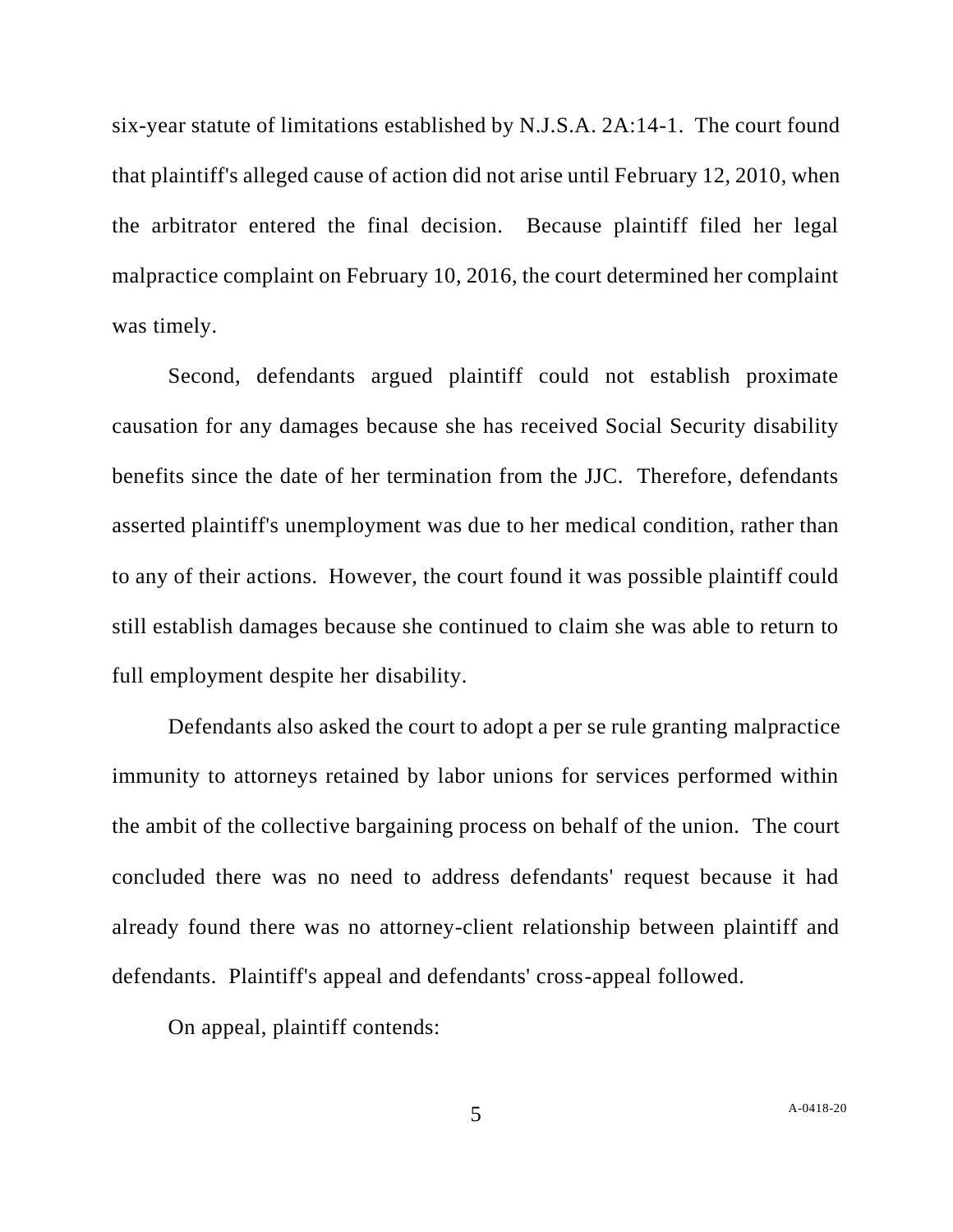## [POINT I]

THE TRIAL COURT ERRED IN GRANTING SUMMARY JUDGMENT IN [DEFENDANTS'] FAVOR IN FINDING THAT THERE WAS NO ATTORNEY-CLIENT RELATIONSHIP BETWEEN THE PARTIES; OR THAT A NARROW EXCEPTION DID NOT EXIST IF THERE WAS NO ATTORNEY-CLIENT RELATIONSHIP ESTABLISHED.

### [POINT II]

[PLAINTIFF'S] EXPERT WITNESS REPORT CREATED A GENUINE ISSUE OF FACT WHICH SHOULD HAVE PRECLUDED THE ENTRY OF SUMMARY JUDGMENT IN [DEFENDANTS'] FAVOR.

### [POINT III]

# [PLAINTIFF] WAS UNDULY PREJUDICED BY HER FORMER COUNSEL'S INEFFECTIVE ASSISTANCE OF COUNSEL.

We have considered plaintiff's arguments in light of the record and applicable legal principles, and conclude they are without sufficient merit to warrant discussion in a written opinion. See R. 2:11-3(e)(1)(E). We affirm substantially for the reasons set forth in the trial court's comprehensive written decision rendered on July 24, 2020. We add the following brief comments.

Our review of a ruling on summary judgment is de novo, applying the same legal standard as the trial court, namely, the standard set forth in Rule 4:46-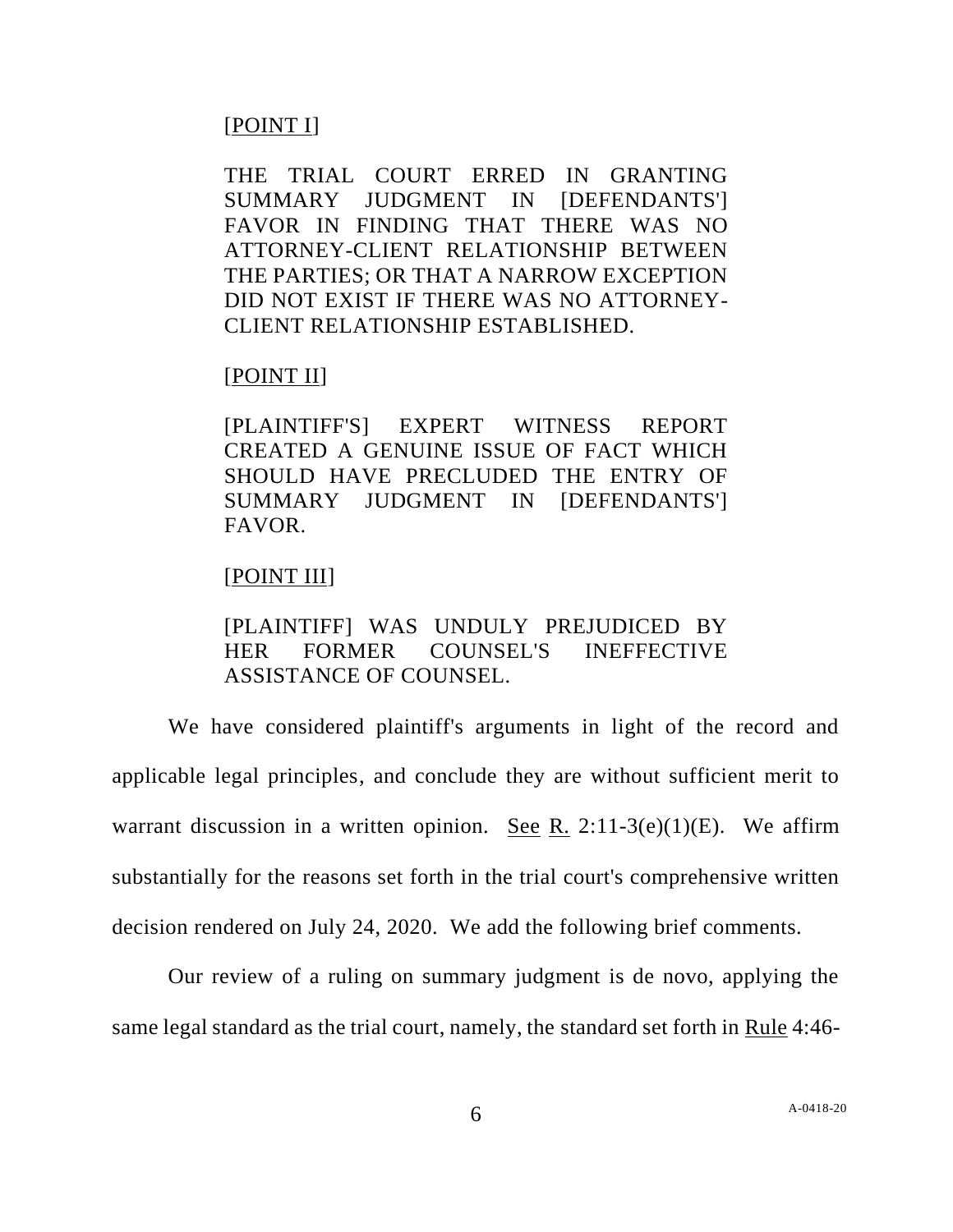2(c). Conley v. Guerrero, 228 N.J. 339, 346 (2017). Thus, we consider, as the trial court did, whether "the competent evidential materials presented, when viewed in the light most favorable to the non-moving party, are sufficient to permit a rational factfinder to resolve the alleged disputed issue in favor of the non-moving party." Town of Kearny v. Brandt, 214 N.J. 76, 91 (2013) (quoting Brill v. Guardian Life Ins. Co. of Am., 142 N.J. 520, 540 (1995)).

If, as here, there is no genuine issue of material fact, "we must then decide whether the trial court correctly interpreted the law." Dickson v. Cmty. Bus Lines, 458 N.J. Super. 522, 530 (App. Div. 2019) (citing Prudential Prop. & Cas. Co. v. Boylan, 307 N.J. Super. 162, 167 (App. Div. 1998)). We accord no deference to the trial judge's conclusions of law and review these issues de novo. Nicholas v. Mynster, 213 N.J. 463, 478 (2013).

Applying these principles, we discern no basis for disturbing the trial court's findings of fact and conclusions of law. Defendants were retained by the CWA to represent the union, not plaintiff, in the grievance arbitration proceeding. Plaintiff had her own attorney, who counseled her throughout that case as well as the LAD and CEPA litigation. Because plaintiff did not have an attorney-client relationship with defendants, she could not bring a legal malpractice action against them. See McGrogan, 167 N.J. at 425.

7